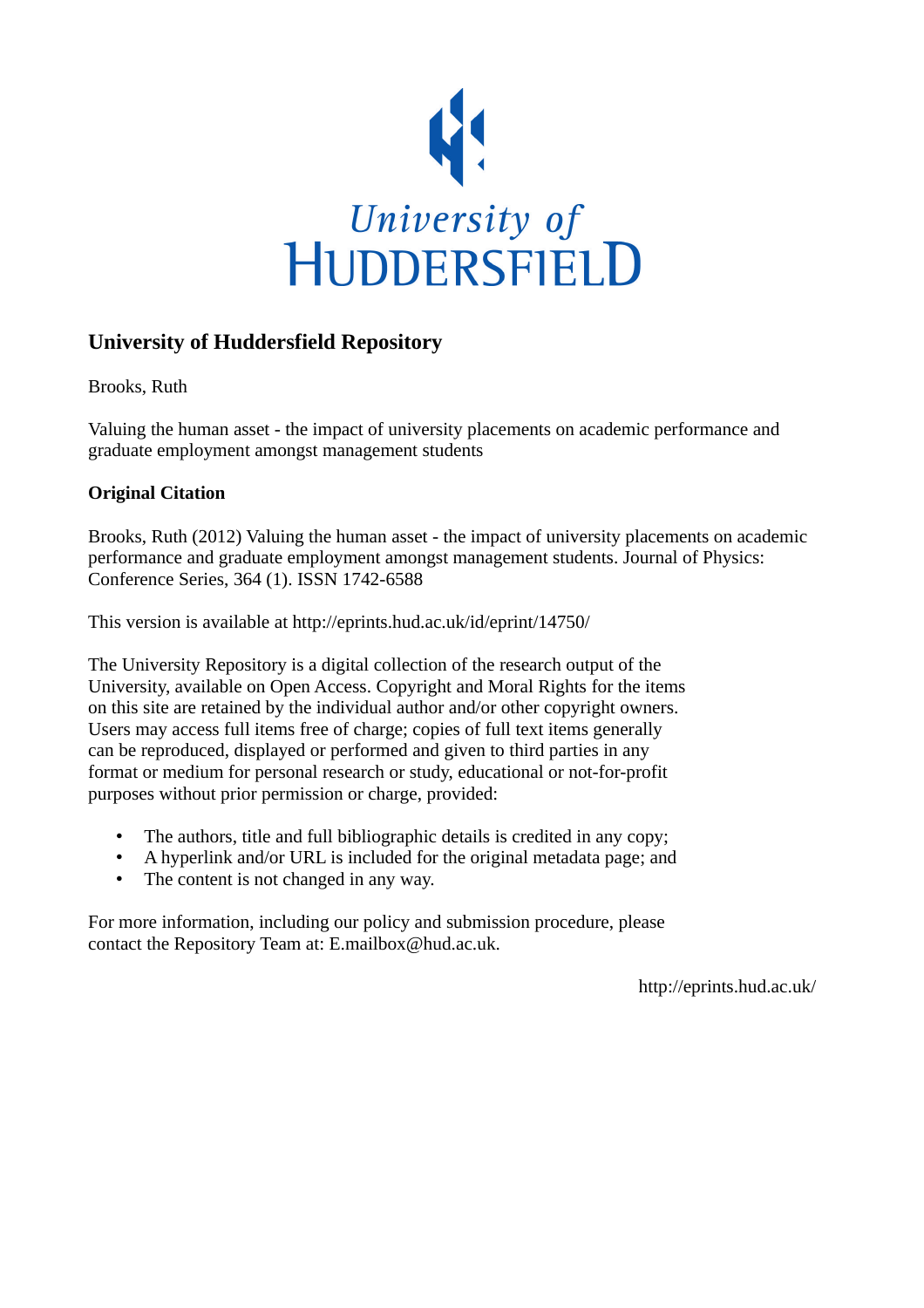# **Valuing the human asset – the impact of university placements on academic performance and graduate employment amongst management students.**

## **R Brooks**<sup>1</sup>

Senior Lecturer, The Business School, University of Huddersfield, Queensgate, Huddersfield HD1 3DH, UK

E-mail: r.brooks@hud.ac.uk

Abstract. The employment market for graduates is competitive with employers requiring appropriate work experience in addition to academic qualifications. Sandwich courses, where up to a year is spent in industry, provide an opportunity for structured work experience to be gained alongside studying. Benefits of placements include improved academic performance and the development of transferable skills to increase employability. This paper evaluates the impact of placements on academic performance and graduate employment among management students. Analysing performance data and graduate destinations data, results indicate that management students completing a placement are more likely to perform better academically with improvements in their personal grades between year 2 and the final year. Additionally, a qualitative themed analysis of student experiences indicates placement students feel more confident in engaging with the graduate recruitment process, with a better understanding of their personal skills and an ability to articulate their experience in relation to the workplace.

#### **1. Introduction**

Unemployment in the UK continues to remain high with youth unemployment being a particular concern as 22% of 16-24 year olds were classed as unemployed in December 2011 [1] .Gaining the first steps on the career ladder is increasingly difficult with graduates facing a similar situation; a degree in itself is no longer a guarantee of improved employment prospects with graduate unemployment for the class of 2010 rising to a 15 year high of 20% [2]. Graduates are entering a competitive job market; however, employers state two key factors for successful graduate employment are an appropriate mindset and relevant work experience [3], skills that are not necessarily easily acquired within the academic curriculum.

 One way of gaining work experience while studying is to take a sandwich course that involves a period of time spent within a relevant industry. Dearing's[4] influential report from the National Committee of Inquiry into Higher Education recommended the need for work experience amongst undergraduates to provide both academic and employment benefits; an issue currently on the government agenda as a method of addressing the problem of high youth and graduate unemployment. Despite public support, the number of students taking a placement has reduced from 10% in 1994-5 to 6.5% in 2006-7 [5] defying the perception that placements are a beneficial undertaking. This paper will therefore evaluate the impact of sandwich placements in terms of academic performance and graduate employment by comparing placement and non-placement management students over a four year period, to demonstrate to future students the potential benefits.

 $\mathcal{L}_\text{max}$  , where  $\mathcal{L}_\text{max}$ 

<sup>&</sup>lt;sup>1</sup> To whom any correspondence should be addressed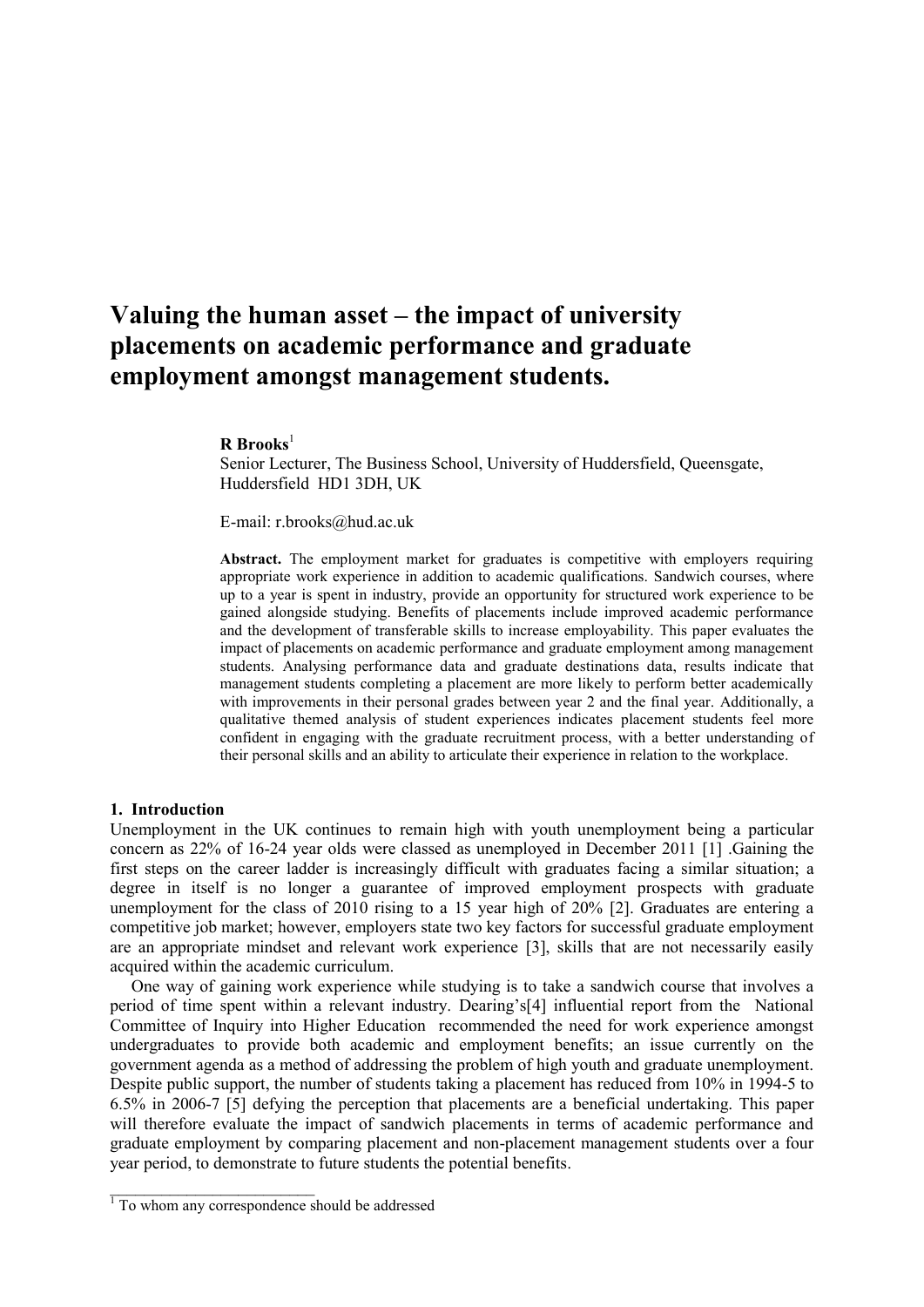## **2. The role of sandwich placements in academic development and employability**

The Higher Education Funding Council for England defines a sandwich course as one including 'periods of practical work in organisations outside the university or college' [6]; while the Higher Education Statistics Agency further differentiates between thick sandwich where the placement lasts for a full academic year and thin sandwich where shorter placements are taken typically between two and six months [7]. Regardless of its format, placements provide multiple benefits in developing both academic and employability skills amongst undergraduates [8].

 Students returning from placement across a range of discipline areas have been shown to achieve a higher level of academic performance than their non-placement peers [9]. Even though performance is variable and personal to the individual student, a few percentage points increase in the final year can often be sufficient to move into the next classification group as final year grades are usually heavier weighted. Final year students after a placement exhibit higher levels of motivation towards their studies [10]; possibly due to an extra year's maturity [11] but also recognition by the students that personal commitment is required for success both academically and in the workplace. It is believed academic performance improves due to knowledge gained while on work experience and the ability to relate classroom theory into practice [12]; Bourner and Ellerker [13] argue the learning experience on placement has to be integrated into the academic aspects of the course to be fully effective. Improvements in academic performance must be considered in context though; Surridge [14] found that more academically able students are likely to choose a placement in comparison to less able students so higher final year grades would be expected from this group.

 Knight and Yorke [15] link the opportunity of a better degree classification to the other key benefits of a placement; employability and gaining a graduate job. They recognise that employability is a complex construct, comprising a mix of subject knowledge and transferable skills that are not singularly definable and will vary from industry to industry. Employers increasingly prefer graduates to possess transferable skills and be considered as work ready; providing employee flexibility in the dynamic environment of modern business [16]. Transferable skills are personal attributes that can be taken from one job role to another as a career develops; Hillage and Pollard [17] refer to this as selfsufficiency in order to sustain long term employment. The Confederation of British Industry [5] recognises graduate transferable skills are being attained through the curriculum but identify the hardest one to develop, therefore the one most lacking, as commercial awareness. Sandwich placements are an ideal mechanism for gaining practical work experience; developing skills such as self confidence, time management and initiative [18] but more crucially an understanding of business practice. Employability skills add value to a graduate so that they are not solely relying on academic performance when applying for jobs [19]. Mason et al [20] found placement students were more successful at gaining graduate level employment within six months of leaving university than nonplacement students, acknowledging that certain employability skills are easier to develop in the workplace rather than the classroom.

 Practice on accrediting placement learning varies between universities; in some, students are awarded credits towards their final classification while in others it is non credit bearing but acknowledged with a separate award. As the work experience opportunities offered to students will differ between placements it is important to capture the learning in a meaningful way that can be applied across a broad spectrum of employers. Blake and Summers [21] believe reflection by students on their learning is essential and recommend a multi-stage approach with a formalised diary and a placement report which is then triangulated with supervisor appraisals and visiting tutor feedback. It is acknowledged that student learning can be independent of the quality of the placement experience itself; students may learn substantially from a placement that is less than satisfactory or equally, not maximise their learning potential on a high quality placement [22] .

 One difficulty faced by graduates is being able to articulate their employability skills [23] in relation to employer requirements. Placements allow students to identify their skills and abilities, providing specific examples of work achievements to demonstrate their potential contribution to an organisation if employed. The process of graduate recruitment in itself is a challenge; graduate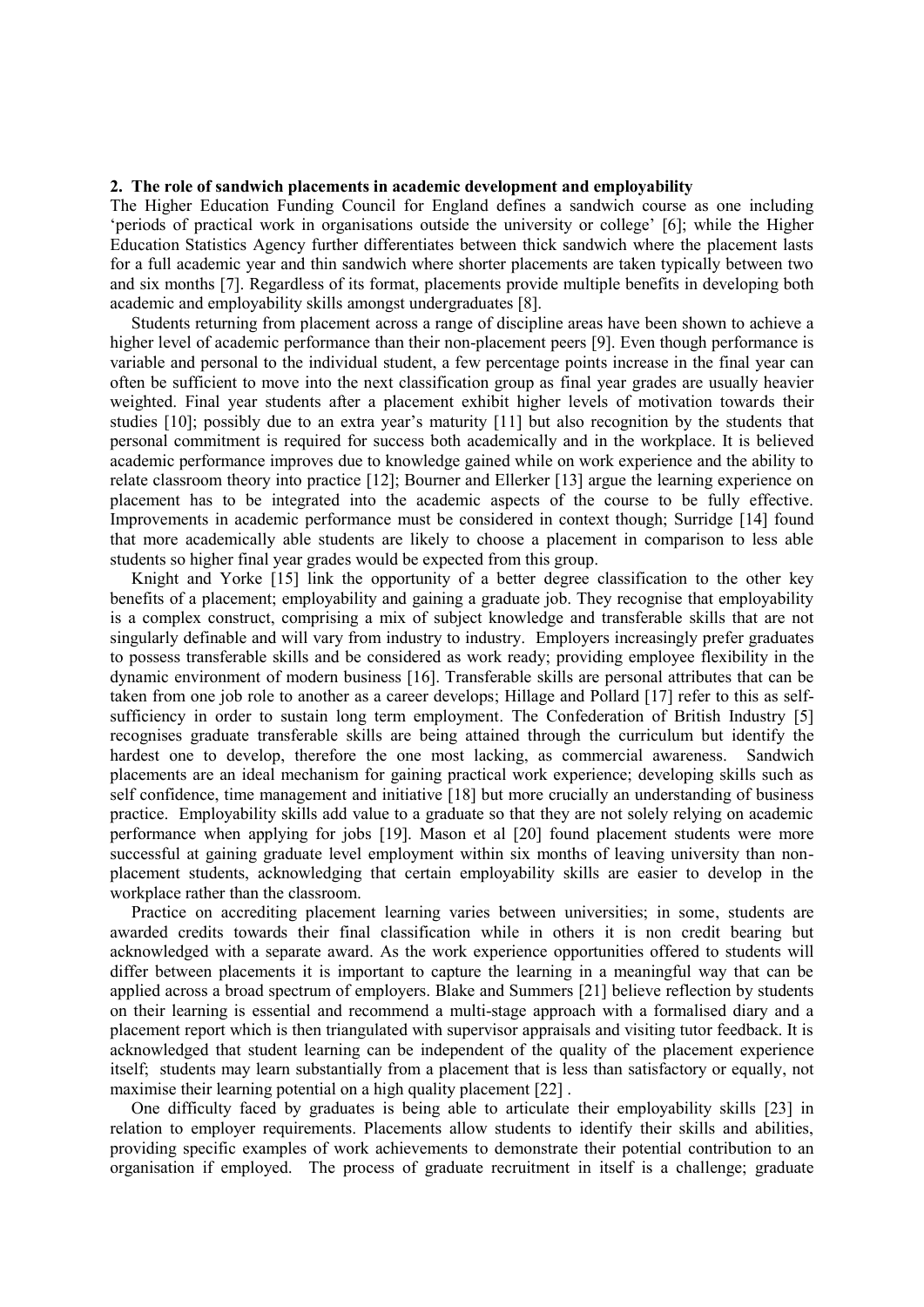employers, usually large, well known organisations, are using increasingly sophisticated and complex recruitment methods [24] to select the most suitable graduates to ensure long term success for their business. Specific techniques and practice will vary between organisations but applicants need to progress successfully through a number of stages before being offered employment. Undergraduates often lack experience in promoting their attributes in the application process; even though universities provide support, typically through a careers service, the process of graduate recruitment can be daunting with students not engaging in the process appropriately being less likely to be employed upon graduation. The application process for placements is similar to the graduate recruitment process therefore sandwich students have valuable experience in gaining employment that can be used later. Securing a placement can be time consuming and difficult with Aggett and Busby [25] believing more determined students persist until a place is found, characteristics required for the graduate recruitment process too.

 Based on the positive evidence that placements enhance academic performance and employability, the decline in the number of students choosing a sandwich course could at first appear surprising. Bullock et al [26] explored non-placement participation with students citing not wanting a break in their academic studies, having previous work experience and not wanting to pay additional fees for the year as reasons for not choosing a placement. Causing greater concern were students who chose not to participate due to lack of information and understanding of placements and their benefits. Students should decide individually whether to take a placement or not, based on their background and personal circumstances. The decision, however, should be an informed one; the role of universities is to advise students on the benefits of placements and support them in gaining a suitable position to develop long term academic abilities and employability.

#### **3. Research Methodology**

As a case study, this paper has three objectives using a mixed methodology to collect, analyse and evaluate the data to address them. The first objective, to examine data from the last four years compares academic results in year 2 and final degree classifications for placement students, using nonplacement students as a comparator. The data, extracted from official university transcripts, forms the basis of the quantitative academic performance research and was available for all students on the course so a 100% sample was gathered.

 The second objective, comparing graduate employment rates six months after graduation between placement and non-placement students also used official university data collected for the annual Destinations of Leavers from Higher Education Survey compiled by the university's Careers and Employability Service as required by the Higher Education Statistics Agency. Data has been collected using the current system since 2008; therefore only two years 2008-9 and 2009-10 can be analysed as no data is available for the first year of this study and data for 2011 is currently being collated. Responses are collected six months after graduation; the target population is all graduates with the lowest response rate being for non-placement students in 2008-9 at 37% and the highest being 100% for placement students in the same year.

 The final objective, a qualitative evaluation of students' experiences in gaining employment upon graduation, used an online questionnaire. Open ended questions gathered rich data on the graduate's feelings, experiences and understanding of the role of placements in relation to employment. In total the sample comprised 24 graduates across the four years, half who had taken a placement and half who had not, with responses being received from 10 who had graduated from 2009 onwards. Additionally, a modified questionnaire was sent to all 2011-12 final year students to compare placement and nonplacement students' feelings regarding their employment opportunities upon graduation and their current engagement with the graduate job recruitment process. A total of 20 responses were received equally split between those taking a placement and those completing in three straight academic years. By contacting both graduate and current placement and non-placement students, the range of experiences represented all possible combinations of study and the sample sizes were appropriate considering the rich, contextual data provided by the questionnaire.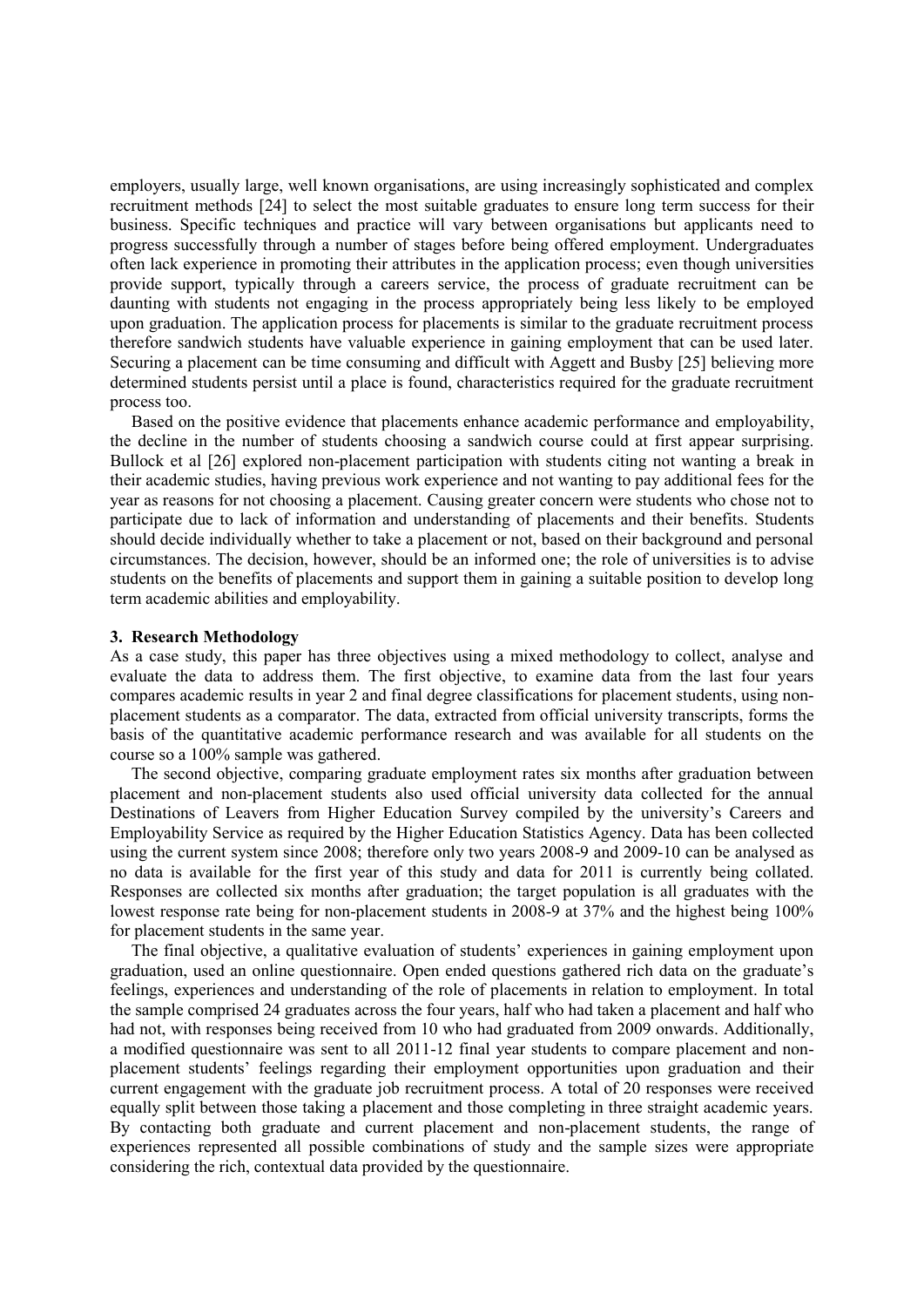## **4. Research Findings**

#### *4.1. Academic Performance*

Degree classifications are based on average performance in year 2 and the final year with a third to two thirds weighting. A 1<sup>st</sup> is awarded at 70% and above; 2.1 at 60-69%; 2.2 at 50-59% and a 3<sup>rd</sup> at 40-49%; in the UK large blue chip organisations generally require a  $1<sup>st</sup>$  or 2.1 for graduate employment. A good academic performance is required in year 2 to underpin results but an improvement in the final year average, particularly if a student is just below a boundary, can move the classification up a grade; for example 58% could be improved to a 2:1 by raising performance a few percentage points. Table 1 below indicates the percentage of degrees awarded in each classification over the four years of the study.

| Year of graduation |       | 21   | 2.2  | 3    |
|--------------------|-------|------|------|------|
| 2011 Placement     | 54.5  | 36.4 | 9.1  |      |
| Non placement      | 21.4  | 39.3 | 39.3 |      |
| 2010 Placement     | 14.3  | 35.7 | 50.0 |      |
| Non placement      | 6.5   | 29.0 | 58.1 | 6.5  |
| Placement<br>2009  |       | 33.3 | 66.7 |      |
| Non placement      | 5.6   | 111  | 66.7 | 16.7 |
| Placement<br>2008  | 100.0 |      |      |      |
| Non placement      |       | 323  | 58.1 | 9.7  |

**Table 1.** Degree classifications awarded (in %'s).

Over the four years 34% of placement students were awarded a  $1<sup>st</sup>$  and 32% a 2.1 in comparison to 13% and 29% respectively for non placement students. Awards do vary between years due to cohort effects of different students but even in 2009 when no placement students received a 1<sup>st</sup> overall performance was still better. A point worth noting across the four years is that a placement student has never been awarded a 3rd; the lowest honours classification. Setting the above grades in context a number of new initiatives have been introduced into the course which should have contributed to improved performance for all students in 2011; however, placement students still outperform nonplacement students indicating all have benefited from the initiatives.

 Breaking down results further, Table 2 compares the average marks awarded in year 2 and the final year.

**Table 2**. Average marks awarded in year 2 and final year.

| Year of Graduation | Year 2 average% | Final year average% | Change |
|--------------------|-----------------|---------------------|--------|
| 2011 Placement     | 64.3            | 69.4                | 5.1    |
| Non placement      | 61.0            | 61.5                | 0.5    |
| 2010 Placement     | 59.3            | 63.2                | 3.9    |
| Non placement      | 56.9            | 57.1                | 0.2    |
| 2009 Placement     | 56.2            | 61.2                | 5.0    |
| Non placement      | 54.0            | 54.4                | 0.4    |
| Placement<br>2008  | 70.9            | 73.1                | 2.2    |
| Non placement      | 58.4            | 54.3                | $-4.1$ |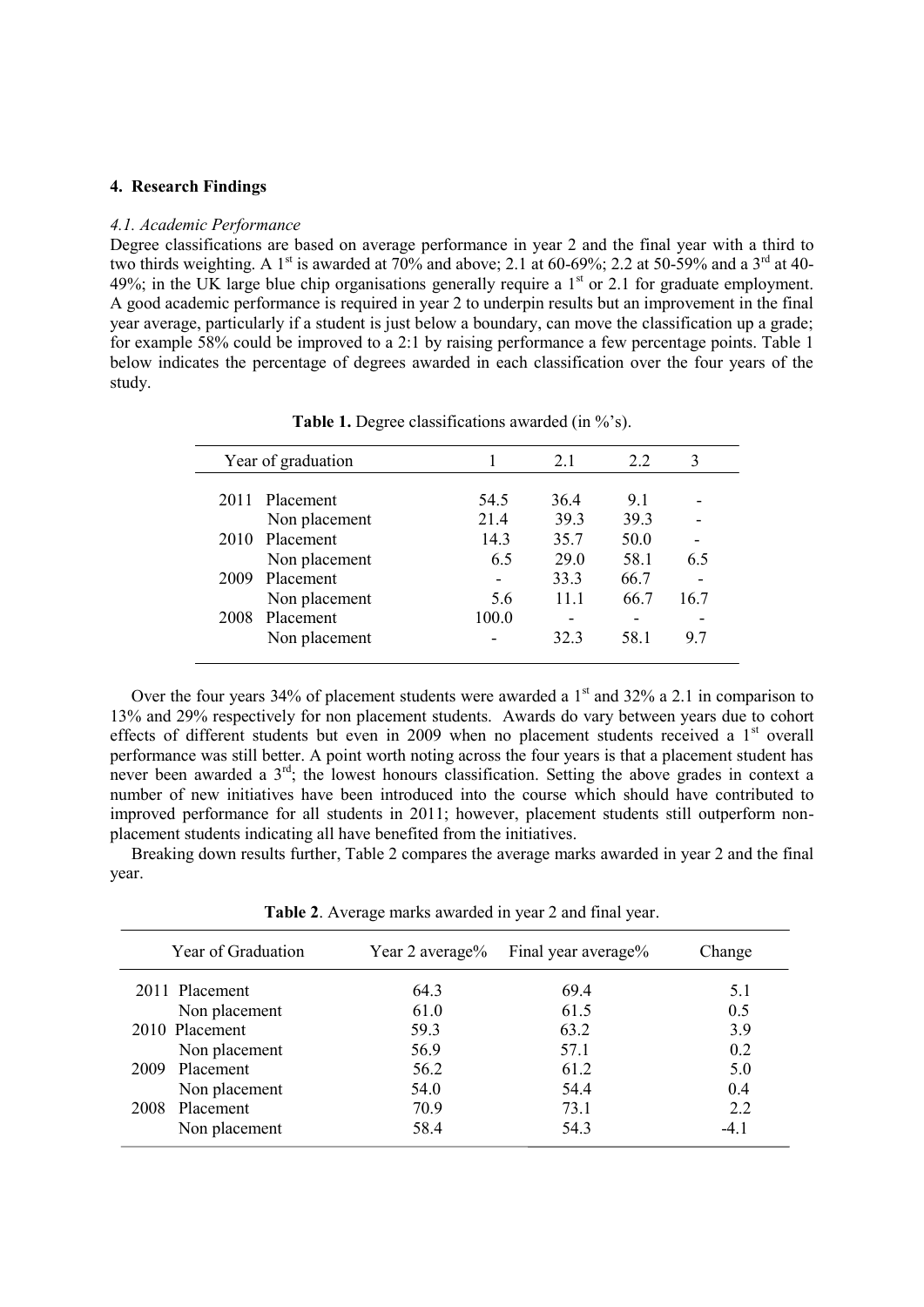These results are consistent with the literature in that year 2 average grades are higher for placement students; confirming that more academically able students are likely to choose a sandwich placement. Comparing year 2 grades with the final year, placement students see a greater increase in their average final year marks which has an impact on the degree awarded; 37% of placement students moved up a classification in comparison to 20% completing in three academic years. Non-placement students are also more likely to see their marks move down a classification with 14% experiencing this. Across the four years only one placement student moved down a classification but they had experienced significant personal problems outside the course which had impacted on their studies.

 The performance data supports the contention that placement students are more likely to be awarded a higher classification of degree but that these students were already performing at a higher level and could be considered the more able among the group. Academic performance is only one aspect of gaining employment but organisations do use grades achieved as a benchmark for entry into the graduate recruitment market.

#### *4.2. Employment Rates Six Months after Graduation*

Table 3 below analyses data from the Destinations of Leavers in Higher Education Survey identifying student employment rates six months after graduation.

| Year of graduation | Employment | Further<br>Study | Unemployed | Other | No response |
|--------------------|------------|------------------|------------|-------|-------------|
| 2010 Placement     | 65         | 14               |            |       | 21          |
| Non placement 54   |            | 13               | 10         |       | 10          |
| 2009 Placement     | 66         | 17               |            |       |             |
| Non placement      | 27         |                  | 10         | -     | 63          |

**Table 3.** Destinations of Leavers in Higher Education Survey (%).

 Clearly placement students are more likely to be employed in comparison to non-placement students; the high no response rate by 2009 non placement students does leave the picture incomplete, though no reply may be an indication of not having obtained graduate employment. The survey identifies the specific organisations that graduates are employed by with 25% returning to the company where their placement had been undertaken. By recruiting former placement students, employers are potentially lowering their risk as the graduate has already had the opportunity to demonstrate their abilities. Placement students were also more likely to be employed on graduate training schemes with companies that are household names; places on such schemes are highly prized and the competition is intense. Non placement students were also successful in gaining recognised graduate employment; these students tended to be slightly older having worked before attending university or using part time work contacts to support their applications. The group of students least likely to be employed were those who had limited work experience and probably less able to demonstrate their employability

#### *4.3. Employment Experiences*

Every questionnaire respondent who had taken a placement found the experience beneficial both in terms of employment and academic performance. Most students had planned to take a placement at the start of the course identifying it as part of their long term career strategy; feeling structured work experience would be beneficial upon graduation. Three however, decided to take a placement after the workshops at the beginning of year 2 realising at this point the benefits of a placement.

 The process of gaining a placement had been harder than expected with recruitment and selection procedures in some cases being similar to those used upon graduation. Students felt supported by the placement unit; their experience of interviews and assessment centres preparing them for graduate job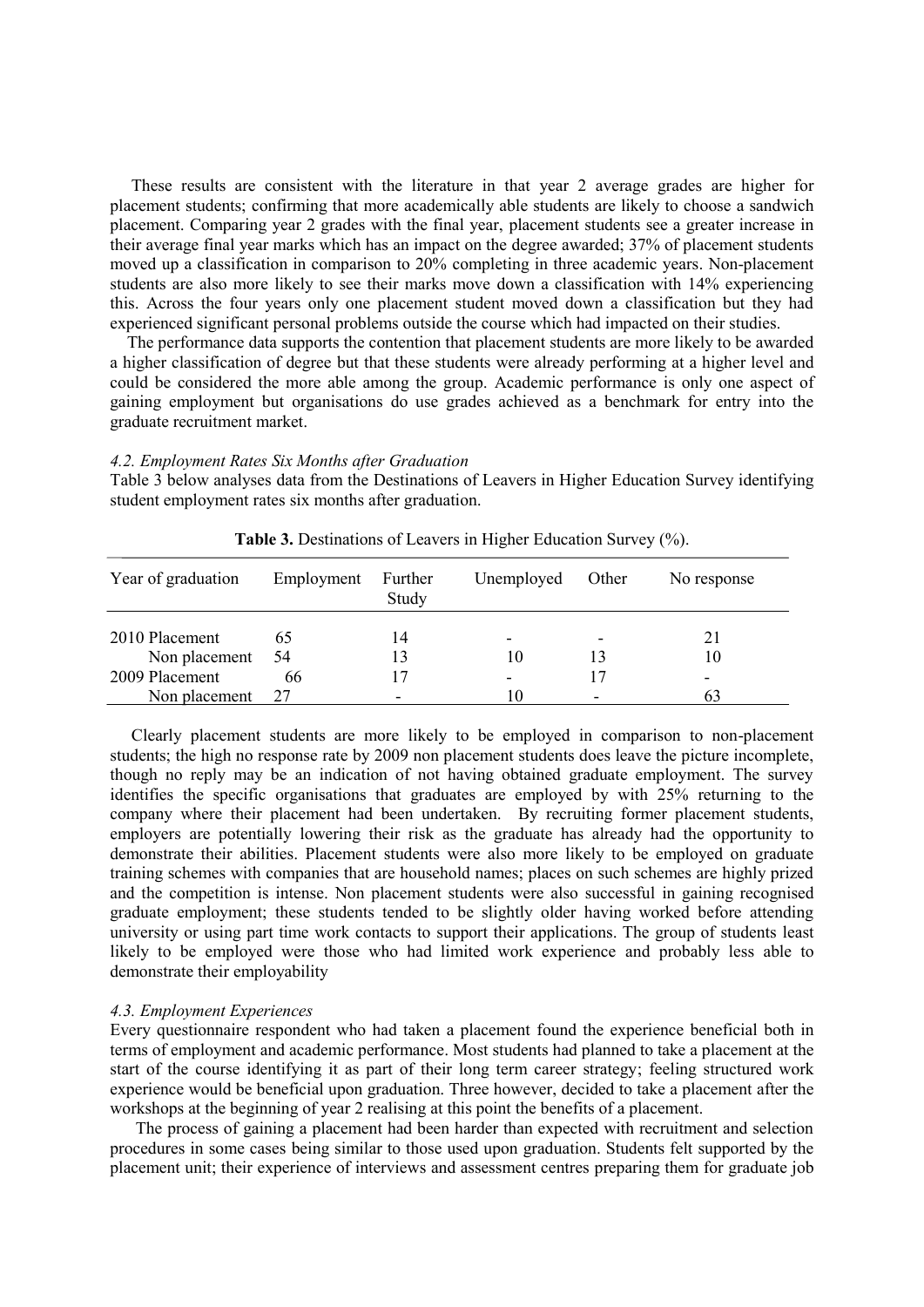applications during their final year. The graduate recruitment process can be daunting; one organisation had six closely scrutinised stages before a final decision was made, placement students felt more able to cope with this approach than non-placement students. The Careers and Employability Service at the university advise students to take a targeted approach to graduate applications; a single, well prepared application tailored to the requirements of an advertisement being better than a scatter gun approach of general applications to multiple organisations. Placement students were more likely to use this strategy having realised it increases the chance of success, one student advising: "do not spread yourself too thin, concentrate on a specific industry …tailor your CV and cover letters, I did not do this originally and found myself wasting a lot of time applying for placements without a well laid out plan and getting a lot of rejections as a result."

 Placement students felt they had developed an enhanced skill set, citing examples of how to work in a corporate environment, developing a professional work ethic, working under pressure, working as part of a team and above all confidence in their abilities. They had practical experience, could demonstrate achievements to potential employers and were able to articulate how they could make a contribution in the workplace. In a competitive graduate market being able to practically demonstrate employability is a key factor for success.

 While on placement students were able to link classroom theory into practice; a benefit also brought back to the final year of study with students stating "it provided me with reference points when exploring Business Management theories and concepts." and "I find myself comparing theories to practical examples that I experienced whilst working." Being on placement impacts on study methods during the final year; having had the structured routine of full time employment this approach was continued upon returning to university, "I am happy to work longer hours, I can also see how hard I'd have to work now to get to a position such as my managers –it makes it more tangible and this motivates me." Placement students also expressed a determination to succeed, a feeling of being better organised and an ability to focus on long term goals. For a number of respondents grades improved in the final year sufficiently for them to move up a classification with a belief that the placement had contributed towards this in terms of knowledge, understanding and a desire to work at a high level.

 Current final year students who had taken a placement felt confident in their abilities to gain employment upon graduation using their placement experience to support applications. They were proactively applying for positions and being invited to interviews, though it is too early in the recruitment cycle for job offers. In contrast non-placement current final year students are more pessimistic about their opportunities. A number were applying for jobs but with limited success with just a few telephone interviews; they were mainly relying on websites rather than using the careers service to structure their approach and felt isolated. Four respondents had planned to go on placement but failed to secure a position; one student had received 30 rejections, another realised too late the level of commitment required to produce high quality applications. Non-placement students appeared to be less strategic in their graduate job search and less likely to use university support services to maximise their potential. Only one respondent was as confident as the placement students; they had arranged two extended internships during the summer holidays, providing a viable alternative to the sandwich route and taking personal responsibility for their development.

 Graduates not taking a placement did not feel disadvantaged long term with respondents securing appropriate level employment; though not always immediately upon graduation. Employment was with organisations filling individual vacancies rather than large scale graduate recruitment schemes. Respondents felt they were progressing well with opportunities for career development. Responses were only received from graduates successful in gaining employment though; experiences of those failing to secure graduate level employment six months after completing the course would have provided a contrasting view.

#### **5. Conclusions**

The literature and student experiences from this research support the view that sandwich placements are beneficial, underpinning academic achievement and providing practical work experience.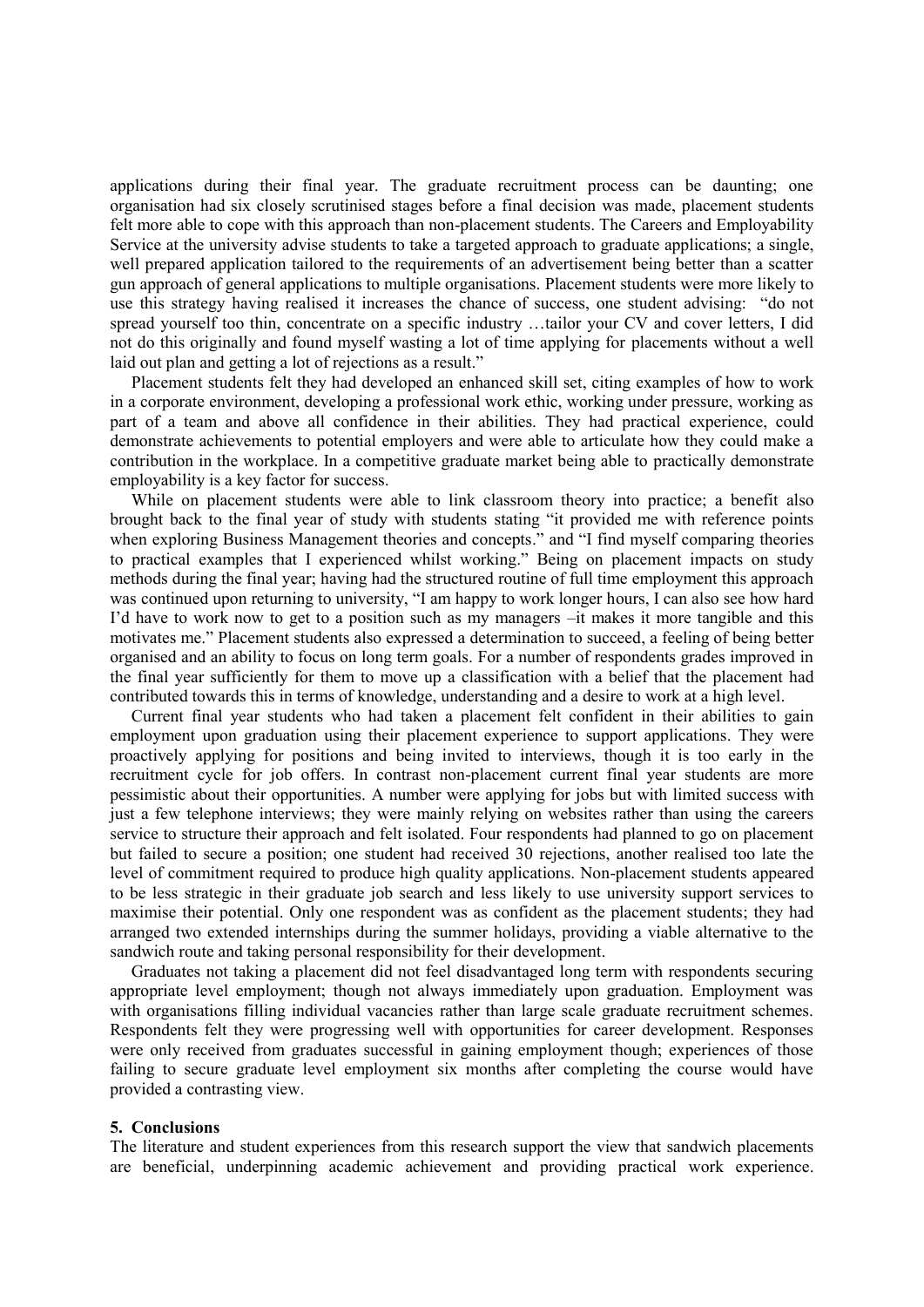Placement students have higher employment rates upon graduation than non placement students; frequently returning to their placement organisation. Placement students are more confident in their ability to secure employment; they have a clear early career strategy and feel able to demonstrate work based achievements. Higher levels of academic performance are achieved by placement students though more able students are likely to choose the sandwich route; final year grades rise by a larger percentage for placement students than non placement increasing the chance of improving their final classification.

 Non placement students are successful too with individuals achieving good academic performance and employment upon graduation. Gaining employment can take longer and a wider range of companies considered rather than large scale corporate recruiters. Academically weaker students are unlikely to take a placement; possibly trying but being rejected which subsequently undermines their confidence for graduate employment. Universities must support non placement students in the development of employability skills either through the curriculum or offering extra-curricular activities.

 Overall success depends on individual ability; the graduate job market is competitive but able students can secure excellent positions with placement students more likely to be successful. Structured work experience integrated into a degree is clearly beneficial during a course and in enhancing employability upon graduation; active promotion of these benefits could stem the national decline of the number of undergraduates currently taking placements, meeting the Confederation of British Industry's demand for work ready graduates.

#### **References**

- [1] Office for National Statistics 2011 Labour Market Statistics December 2011 [online]. Available at [:http://www.ons.gov.uk/ons/rel/lms/labour-market-statistics/december-2011/statistical](http://www.ons.gov.uk/ons/rel/lms/labour-market-statistics/december-2011/statistical-bulletin.html#tab-Youth-unemployment)[bulletin.html#tab-Youth-unemployment\[](http://www.ons.gov.uk/ons/rel/lms/labour-market-statistics/december-2011/statistical-bulletin.html#tab-Youth-unemployment) Accessed 18<sup>th</sup> December 2011].
- [2] Office for National Statistics 2011 Graduates in the labour market 2011. [press release] 26 January 2011, Available at: [http://www.ons.gov.uk/ons/dcp171776\\_234888.pdf](http://www.ons.gov.uk/ons/dcp171776_234888.pdf) [Accessed] 18 December 2011].
- [3] Attwood R 2010 We can work it out *Times Higher Education,* 2 September [online]. Available at:

<http://www.timeshighereducation.co.uk/story.asp?sectioncode=26&storycode=413277&c=2> [Accessed 19 December 2011].

- [4] Dearing R (Chair) 1997 Higher Education in the learning society: Report of the National Committee of Inquiry into Higher Education*.* London: HMSO.
- [5] Confederation of British Industry 2009 Future Fit: Preparing graduates for the world of work London: Confederation of British Industry [online]. Available at: [http://educationandskills.cbi.org.uk/uploaded/HRE\\_091\\_Future%20Fit%20AW.pdf](http://educationandskills.cbi.org.uk/uploaded/HRE_091_Future%20Fit%20AW.pdf) [Accessed11 October 2011].
- [6] Higher Education Funding Council for England Glossary [online]. Available at: <http://www.hefce.ac.uk/aboutus/glossary/glossary.htm#s>[Accessed 19 December 2011].
- [7] Higher Education Statistics Agency Combined student/ module record 98/9 [online] Available at: [http://www.hesa.ac.uk/index.php?option=com\\_collns&task=show\\_manuals&Itemid=233&r=](http://www.hesa.ac.uk/index.php?option=com_collns&task=show_manuals&Itemid=233&r=98011&f=070) [98011&f=070](http://www.hesa.ac.uk/index.php?option=com_collns&task=show_manuals&Itemid=233&r=98011&f=070) [Accessed 19 December 2011].
- [8] Reddy P and Moores E 2006 Measuring the benefits of a psychology placement year *Assessment and Evaluation in Higher Education* **31**:5 pp 551-567.
- [9] Gomez S Lush D and Clements M 2004 Work placements enhance the academic performance of bioscience undergraduates *Journal of Vocational Education and Training* **56**:3 pp373 - 385.
- [10] Gracia L and Jenkins E 2003 A quantitative exploration of student performance on an undergraduate accounting programme of study *Accounting Education: an international*